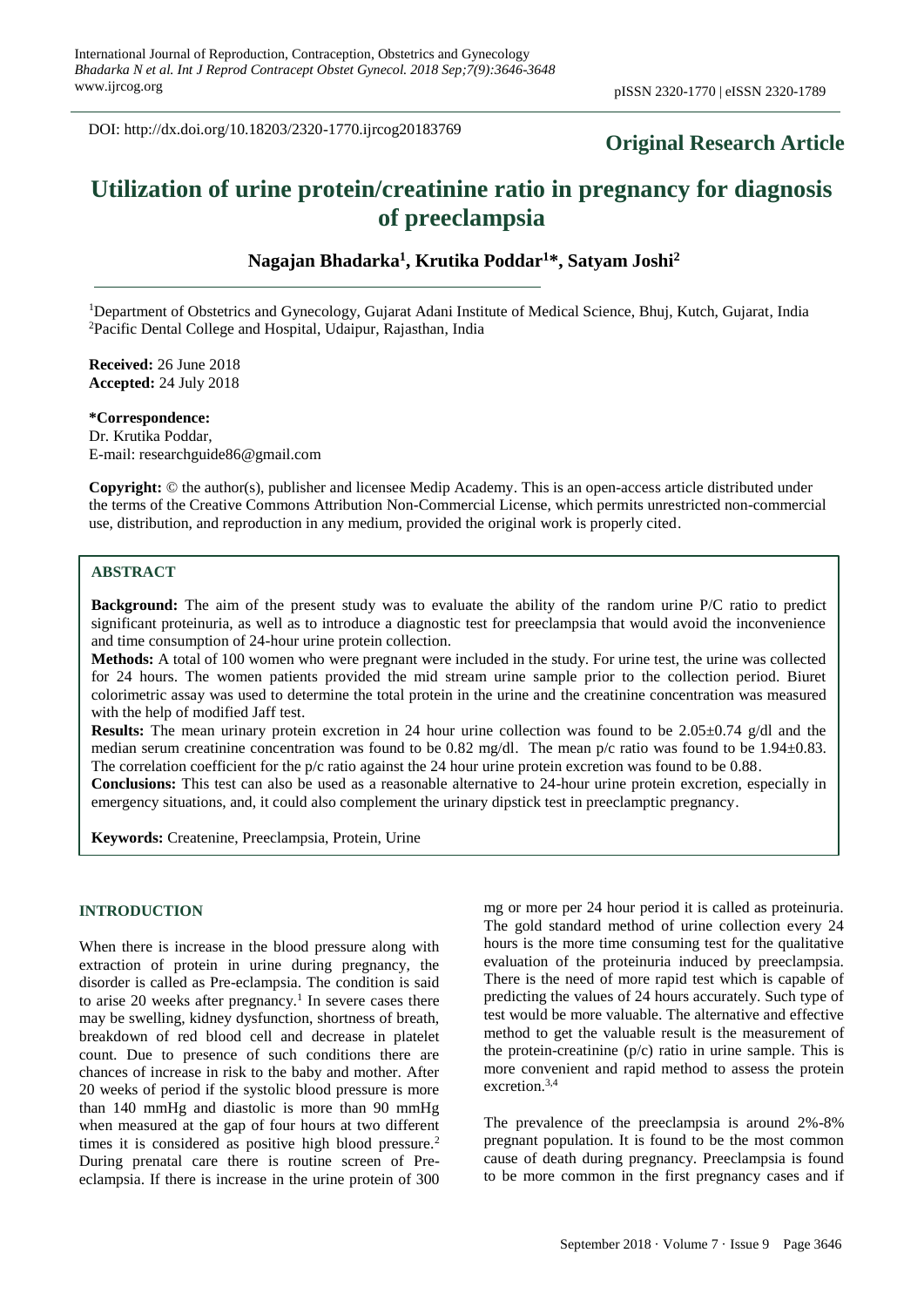she carries twins. There are various risk factors for it which includes obesity, hypertension, gestational diabetes, old age and diabetes mellitus. The mechanism involves abnormal formation of blood vessels in the placenta.5,6

The ratio of the spot urine protein excretion to the creatinine excretion and can normalize the protein excretion to the glomerular filtration rate. Hence the random urine p/c ratio is not influenced by variations in hydration status.7,8 The aim of the present study was to evaluate the ability of the random urine P/C ratio to predict significant proteinuria, as well as to introduce a diagnostic test for preeclampsia that would avoid the inconvenience and time consumption of 24-hour urine protein collection.

# **METHODS**

In the present study, pregnant women with the suspicious history of preeclampsia were included in our present study. All the pregnant women were admitted to the gynaecology department of the medical college. The exclusion criteria included: Known bacterial infection, presence of any kidney disease, presence of diabetes mellitus and bed rest for longer than 24 hours. In addition to the above mentioned criteria the women who delivered the babies at the day of the urine collection were also excluded from the study.

If the blood pressure was more than 140/90 mm Hg after the period of 20th week of gestation than it was considered as Preeclampsia. The blood pressure is to be measured at the average of twice daily with the gap of 6 hours in between.

A total of 100 women who were pregnant were included in the study. All the women were seen to meet the inclusion criteria for the study. The women were explained about the study and the procedure they will have to undergo for the study and the written informed consent was signed from them. For urine test, the urine was collected for 24 hours. The women patients provided the mid-stream urine sample prior to the collection period. Biuret colorimetric assay was used to determine the total protein in the urine and the creatinine concentration was measured with the help of modified Jaff test. The cutoff point to diagnose the severe proteniuria was the use of result of 24 hour urine protein excretion. This standard was used to determine the specificity, sensitivity, negative and positive predictive value of the random urine p/c ratio. P value less than 0.05 was considered significant.

# **RESULTS**

A total of 100 pregnant women who meet the inclusion and exclusion criteria were included in the study. The mean age was found to be 22±3 years (range 17 to 30 years). Their mean gestational age was found to be  $35\pm4$ 

weeks (range 24 to 40 weeks) (Table 1). The mean urinary protein excretion in 24 hour urine collection was found to be  $2.05 \pm 0.74$  g/dl and the median serum creatinine concentration was found to be 0.82 mg/dl. The mean p/c ratio was found to be 1.94±0.83. The correlation coefficient for the p/c ratio against the 24 hour urine protein excretion was found to be 0.88. The positive and negative predictive vales for p/c ratios 1.94 were 95% and 97% respectively. The sensitivity and the specificity were found to be 92% and 85% respectively.

## **Table 1: Demographic characteristics of the participants.**

| <b>Variable</b> | <b>Mean</b> | <b>Standard deviation</b> |
|-----------------|-------------|---------------------------|
| Age             |             |                           |
| Gestational age | 35          |                           |

## **DISCUSSION**

With the presence of the proteinuria in the body we can establish the diagnosis of preeclampsia, hence it has been considered as an indicator of the severity of the disease and the prognosis of the patients. Due to glomerular endotheliosis there is increased excretion of protein in urine. $9,10$ 

The major problem that is encountered with this method is that there is no defined abnormal level for the level of protein in the urine. The most common method used for the detection of proteinuria is the dipstick method of urine samples.<sup>11</sup> With the help of dipstick there is rapid measurement of the test however it has low sensitivity and specificity. The 24 hour protein collection is considered to be gold standard method of detection of proteinuria, however it is not always correctly performed and can result in the delay in the diagnosis and inaccurate results too.12,13 As the result of which an alternative test of p/c ratio was developed in the on spot urine sample in the pregnant women. It was found to have high accuracy and reproducibility and convenience as compared to 24 hour urine protein collection. According to the Morales et al the error in the p/c ratio is less as compared to the error found in 24 hour urine samples.

In the present study, urine p/c ratio was found to be 1.94 with the protein excretion rate of 300mg/24 h. The result was found to be consistent with the previous studies; we found a strong correlation between the p/c ratio and 24 hour urine protein. The correlation coefficient was found to be 0.88. However, using the spot P/C ratio of 0.88 as a correlate to the critical value of 300 mg of protein over 24 hours would result in the failure to identify significant proteinuria in approximately 10% of affected patients. In an analysis by Cote et al, the spot P/C ratio had a pooled sensitivity of 83.6% and specificity of 76.3% using a cut off of 0.26 to predict proteinuria >300mg/day in a 24 hour collection, concluding that P/C is a reasonable rule out test for excluding proteinuria.14 Keeping all this in mind the data suggest that urine  $p/c$  ratio  $>0.7$  strongly